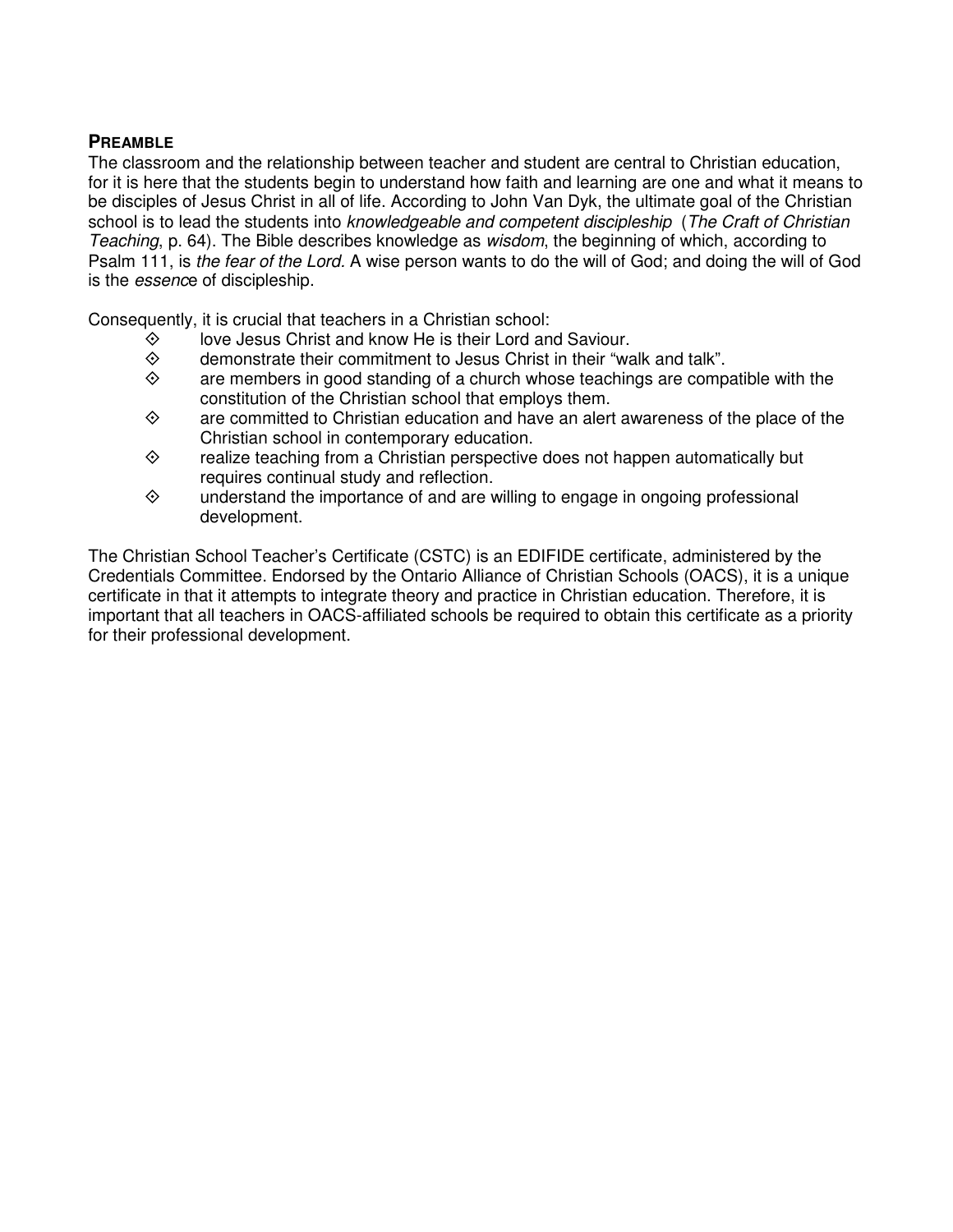## **A. PHILOSOPHY AND RATIONAL**

#### 1. **Introduction**

The Christian School Teacher's Certificate (CSTC) is a major component in determining the teaching qualifications for teachers in the Ontario Alliance of Christian Schools (OACS) system. The CSTC is awarded by EDIFIDE and endorsed by the OACS. Both organizations desire to encourage and maintain an independent school system with appropriate professional standards.

### 2. **Guiding Principles**

- 2.1 The existence of EDIFIDE and the OACS indicates the presence and significance of a unique vision of educational organization in Ontario; a vision that requires the articulations of independent standards.
- 2.2 The level of professional expertise and excellence required in the Christian school system is equal to that of the accepted standards in the Ontario professional educational community, but not necessarily identical to it.
- 2.3 General qualifications for the certificate have been developed in consultation between EDIFIDE and the OACS. The specific implementation is the responsibility of the EDIFIDE Board via its Credentials Committee.
- 2.4 These principles lead to the following features of the Christian School Teacher's Certificate:
	- Its existence embodies the vision of education endorsed by EDIFIDE and OACS educators. See #A.3 for a brief vision statement.
	- The balance of perspective and professional courses required for the certificate is of practical benefit to the schools and in the long-term best interest of the reputation of Christian education in general.
	- As an independent alternative to the existing educational systems, it is important for the OACS to have unique professional standards in place and functioning properly.
	- The EDIFIDE and OACS memberships believe it to be essential that the certificate standards be maintained in order to ensure the general public that a specifically identifiable level of Christian expertise is available in OACS schools. Thus the certificate includes the following special features:
		- $\triangledown$ it requires that courses be taught from a Reformed perspective;
		- $\Delta$  it requires foundational courses as described in section 4.7: CSTC Areas of Study;
		- $\triangledown$  it incorporates standard requirements of teacher education in North America.